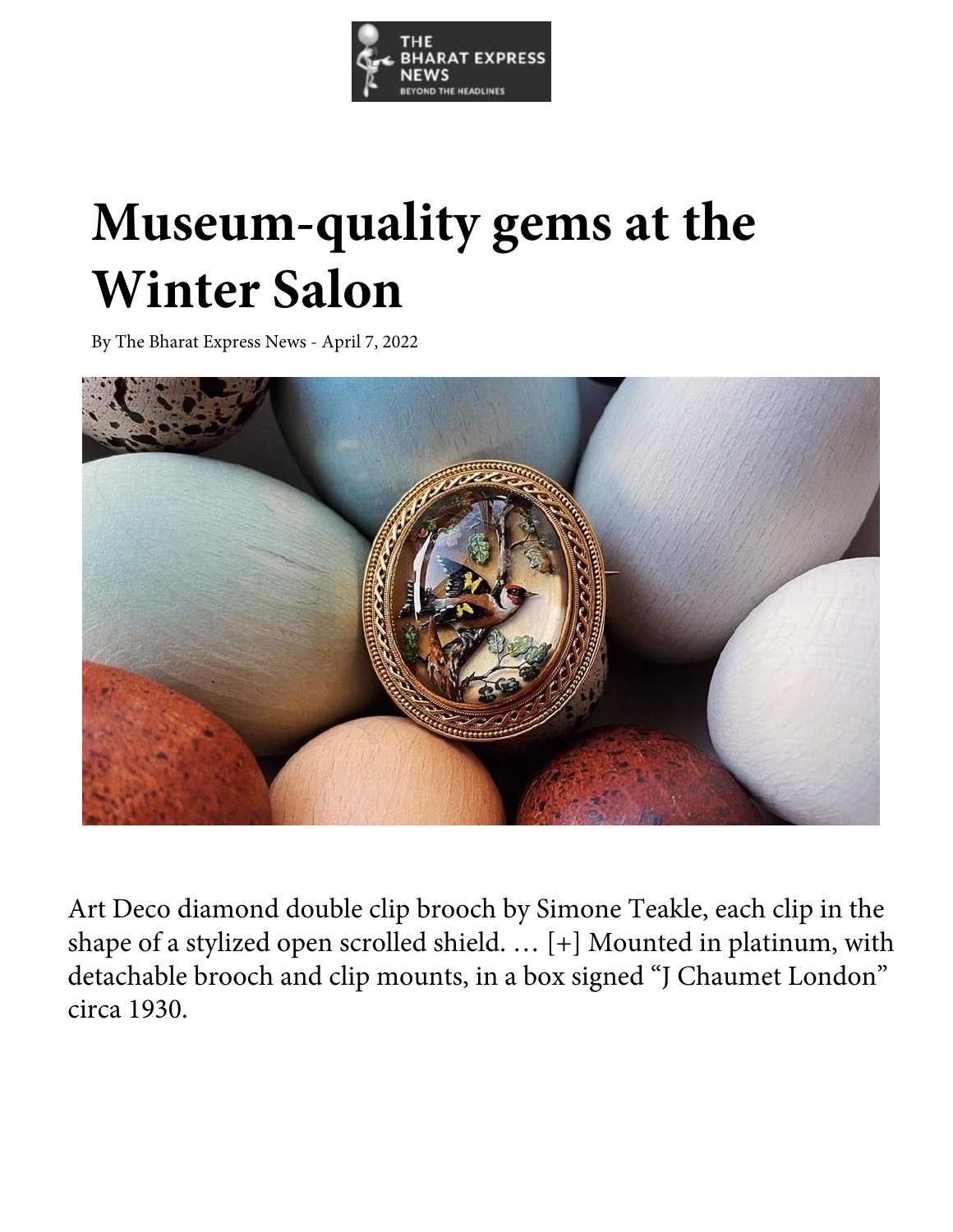Simon Teak

The Winter Show, which has been moved from its longtime home at The Park Avenue Armory to the four-story Barney's Madison Avenue flagship building at 660 Madison Avenue, creates a shoppable museum feel with its very well-preserved "rooms" and rare and authentic antiques. jewelry, artwork, furniture and vintage decorative items. The move is the result of its previously scheduled January dates being postponed due to the COVID-19 outbreak.

The show will return to its original location in 2023, but for now Barney's unused building is a great venue, especially for jewelry.

Signed pieces from Castellani and Giuliano to Chaumet and Lalique and many other renowned houses are artfully displayed by exhibitors whose treasures have been handselected for their rarity, originality, ability to mesmerize and arrest collectors and antique/vintage jewelry enthusiasts in their tracks, doing double takes and being swept away in the time period these pieces were made. The types of jewelry featured in this 10-day event are some of the finest and most magical examples of different eras in which the handwork, techniques and designs are precise and kept in pristine condition.

Here are some of the pieces that we have found to be extraordinary or wonderful representations of a certain period in time.

Enluminures necklace with Cupid on a Chariot in gold, enamel, diamonds, sapphires, Auguste … [+] Pérette, France (Paris), 1870-1880. Auguste Perette remains a mystery despite his obvious talent as a jeweler. This pendant displays an intricately painted, concave Limoges-style enamel of Cupid, the son of the goddess of love Venus, symbolizing desire, attraction and affection.

Illuminations

Ring Posy des Enluminures "Tis you alone must relieve my moane", England, 1600-1700 engraved posy … [+] ring, adorned with an intricate lovers' knot and a crowned heart clasped by two hands. Between the two are two flowers, a pansy (pansy in French meaning "think of me") and an iris, both surrounded by twigs of myrtle.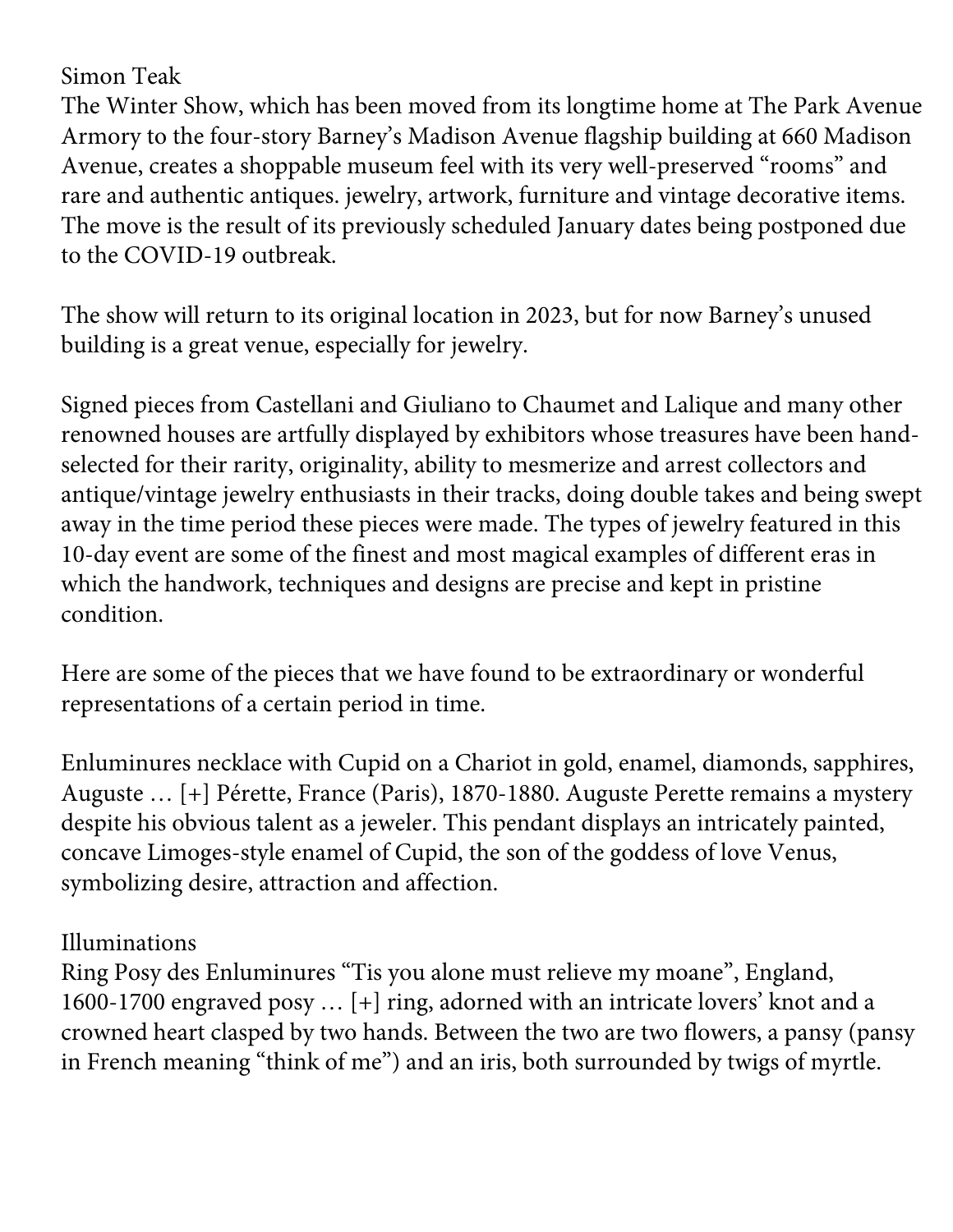R. Hanel Photography

A lapis lazuli La Vieille Russie sugar loaf ring with geometric design in turquoise enamel and diamond … [+] trefoil set at the base. It is set in platinum with coral and diamonds. Possibly Austrian with French import marks, circa 1920

To Old Russia An Old Russia Pavé diamond yacht brooch with black enamel masts and cabochon moonstone salts … [+] and buff-cut sapphire waves set in platinum, USA, circa 1920

To Old Russia The Castellani demi-parure by Véronique Bamps set in yellow gold with sapphires, diamonds and pearls, … [+] around 1870. In its original box.

Courtesy of Véronique Bamps Véronique Bamps platinum pendant set with diamonds and amethyst by Georges Fouquet, circa 1920. … [+]

Courtesy of Véronique Bamps Monaco Pair of Italian 18 karat gold micro mosaic earrings by James Robinson by Antonio Carli, circa 1875.

james robinson Victorian James Robinson 18 karat gold "Goldfinch" brooch. Made in … [+] England, around 1885.

james robinson

The elegant and richly colored picture in the Macklowe Gallery was created in the mid-1890s by the jeweler and a … [+] of the most eminent enamellers of the time, Paul Grandhomme, after a painting by one of the most remarkable Symbolist artists Gustave Moreau. This is a freehand painted Limoges polychrome enamel plaque depicting a figurative allegory of "Fable" and is a wearable work of art when hung from a period chain.